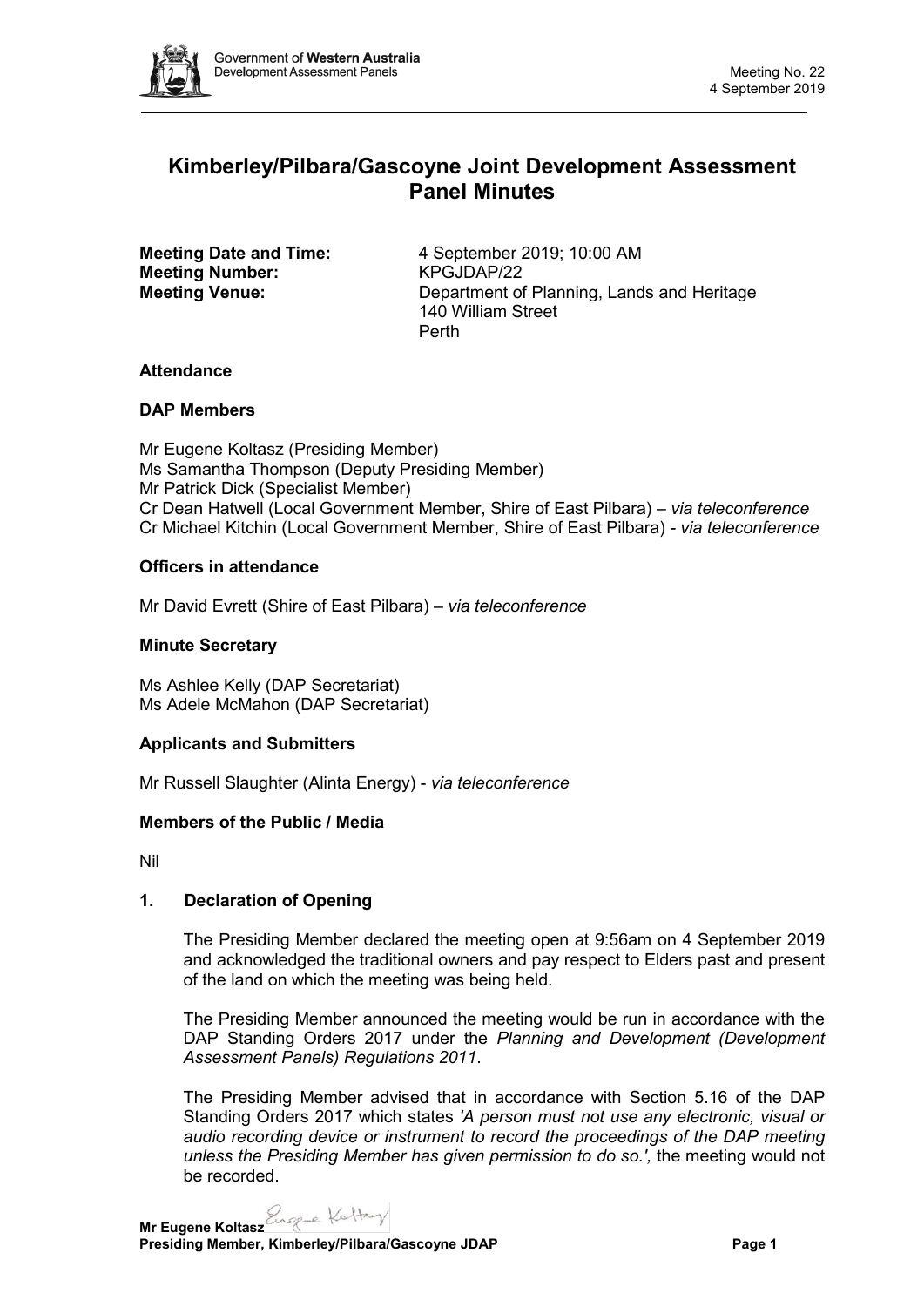

## **2. Apologies**

Nil

## **3. Members on Leave of Absence**

Nil

## **4. Noting of Minutes**

DAP members noted that signed minutes of previous meetings are available on the [DAP website.](https://www.dplh.wa.gov.au/about/development-assessment-panels/daps-agendas-and-minutes)

### **5. Declaration of Due Consideration**

All members declared that they had duly considered the documents.

#### **6. Disclosure of Interests**

Nil

### **7. Deputations and Presentations**

Nil

#### **8. Form 1 – Responsible Authority Reports – DAP Application**

| 8.1 | <b>Property Location:</b> | Lot 555 on Plan 400578, Newman<br>Development Description: Installation of additional gas-fired electricity<br>generation capacity within the boundary of the<br>existing Newman Power Station owned and<br>operated by Alinta |  |
|-----|---------------------------|--------------------------------------------------------------------------------------------------------------------------------------------------------------------------------------------------------------------------------|--|
|     | Applicant:                | Alinta Energy Transmission (Roy Hill) Pty Ltd                                                                                                                                                                                  |  |
|     | Owner:                    | Alinta Energy Transmission (Roy Hill) Pty Ltd                                                                                                                                                                                  |  |
|     | Responsible Authority:    | Shire of East Pilbara                                                                                                                                                                                                          |  |
|     | DAP File No:              | DAP/19/01656                                                                                                                                                                                                                   |  |

#### **REPORT RECOMMENDATION**

**Moved by: Cr Michael Kitchin <b>Seconded by: Cr Dean Hatwell** 

**With the agreement of the mover and seconder the preamble be amended to reflect the provisions of the scheme more appropriately.**

That the Kimberley/Pilbara/Gascoyne JDAP resolves to:

**Accept** that the DAP Application reference DAP/19/01656 is appropriate for consideration as a land use compatible with the objectives of the Rural Zone in accordance with Clause 3.4.2(a) Local Planning Scheme No. 4 of the Shire of East Pilbara;